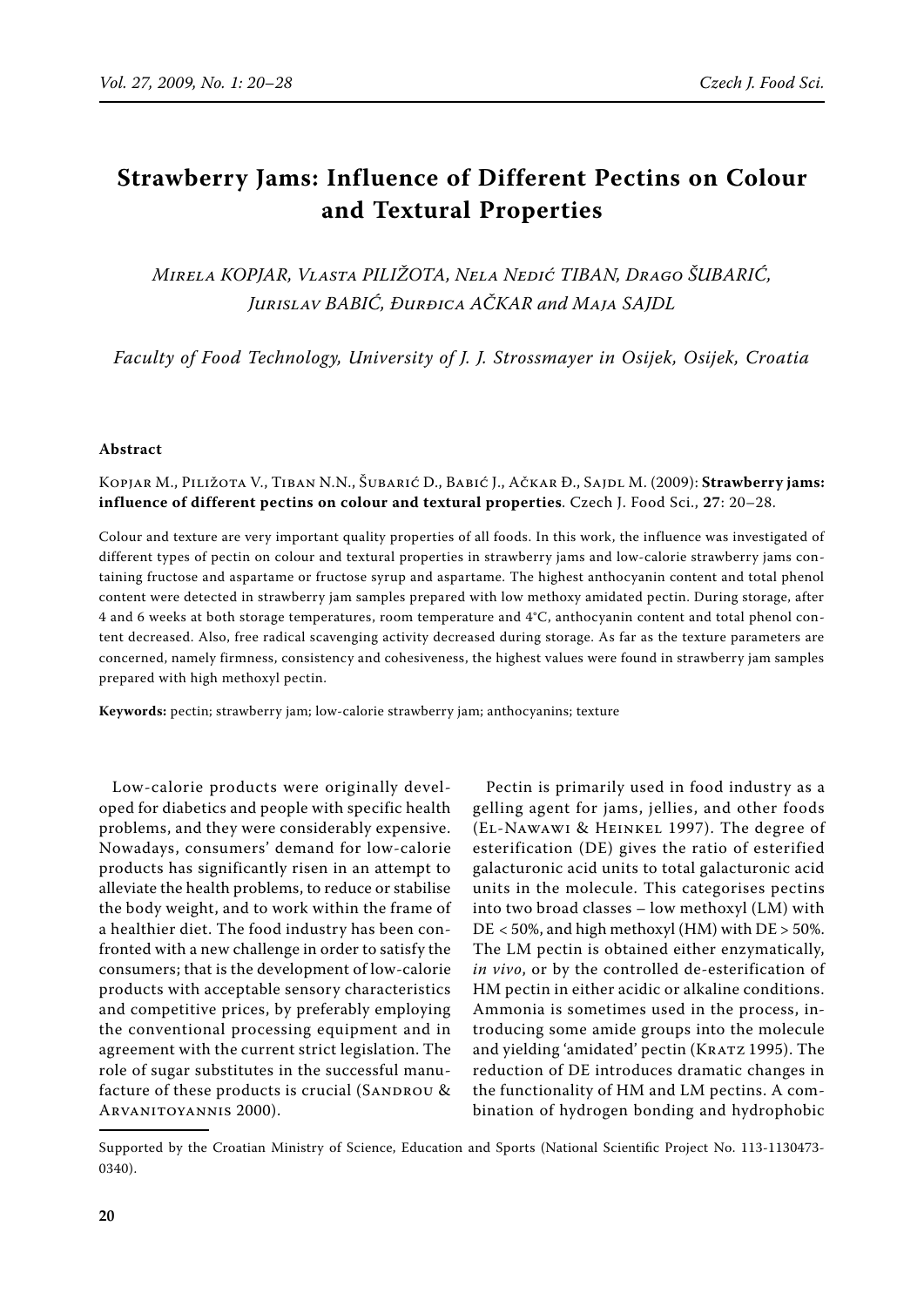interactions are responsible for the gel formation of HM pectin. The hydrophobicity can be enhanced by sugars which create the conditions of low water activity, thus promoting chain-chain rather than chain-solvent interactions (Morris et al. 1980; OAKENFULL & SCOTT 1985). Acidity is also necessary to reduce the negative charges on the carboxyl groups, thus diminishing electrostatic chain repulsion. The gelation theory of HM pectin is not valid for LM pectin. Instead, LM pectin gelation is considered as the formation of a continuous network of ionic cross linkages via calcium bridges. These develop between the carboxyl groups belonging to two different chains in close proximity (WALKINSHAW & ARNOTT 1981; Kasapis 2002).

The effect of the pectin type on the jam colour has not been extensively studied. Although it has been suggested that pectin has a role in the colour degradation of the jam products(Lewis *et al*. 1995), this effect is not yet accurately known.

One of the most important parameters to which consumers are sensitive when selecting foods is the colour. Manufacturing and preservation processes often degrade the colour of food (Gimenez *et al.* 2001). The relatively rapid deterioration of the attractive red colour of freshly made strawberry preserves has been a persistent problem. Colour deterioration is due to at least three factors: the loss of red anthocyanin pigment, formation of brown pigments, and discoloration through factors such as heavy metal contamination (Abers & Wrolstad 1979). Anthocyanins have a crucial role in the colour quality of many fresh and processed fruits. They are a good source of natural antioxidants, however, they are quite unstable during processing and storage. The temperature, pH, oxygen, and water activity are considered to be important factors influencing their stability. During heating, degradation and polymerisation usually lead to their discoloration. It has been proven that some degradation products of anthocyanins have the antioxidant capacity (Tsai & Huang 2004). Maillard reaction products have also been proven to be powerful as antiradical agents (Manzocco *et al.* 2001). The degradation of sucrose and anthocyanins during heating may affect both the colour and antioxidant capacity (Tsai *et al.* 2005).

Kopjar *et al.* (2007) investigated the influence of different pectins and their concentration on the colour and texture of raspberry jams and they concluded that different pectins and their concentrations affect the colour and texture. In this work, for the colour and texture investigation the lowest pectin concentration (0.3%) was chosen. Next to customary strawberry jams, low-calorie strawberry jams were prepared by the replacement of sugar with fructose + aspartame and fructose syrup + aspartame. Low-calorie strawberry jams were prepared with low methoxyl pectin and low methoxyl amidated (LMA) pectin since they are used for low-calorie product formulas.

# **Materials and methods**

*Materials.* Strawberies were bought at a local market and were kept at –20°C before use. Pectins, HM (green ribbon), LM (purple ribbon), and LMA (purple ribbon D-075) were obtained from Obipectin, Switzerland. HM (green ribbon) is high methoxyl, low setting pectin (DE  $\sim$  60%), while the other two pectins (LM and LMA) are low methoxyl pectins (DE < 50%), LMA pectin containing 25% of amidated groups. Potassium chloride, sodium acetate, fructose, hydrochloric acid, methanol, sodium carbonate, and Folin-Ciocalteu reagents were bought from Kemika, Croatia. 2,2-diphenyl-1-picryl-hydrazil (DPPH) was obtained from Fluka, Germany, aspartame from Nutrasweet, Switzerland, and fructose syrup from Baltragro, Russia.

*Preparation of strawberry jams*. Strawberries  $(400 \text{ g})$ , sucrose  $(366 \text{ g})$  and pectins  $(1.8 \text{ g})$  were used for the jams preparation. Citric acid was used for adjusting pH values for proper gelatinisation of pectins. pH necessary for HM was 2.9–3.1, and for LM and LMA 2.8–3.3. Strawberries, larger part of sucrose and citric acid were mixed and cooked at 80°C. Pectin was mixed with part of sucrose and added at the final stage of the jam cooking. For customary jam preparation, all 3 pectins were used. Strawberry jams were cooked until the final product contained 67% of soluble solids (determined by refractometer). The time of cooking was  $\sim$  35 min. Low-calorie strawberry jams were prepared by the replacement of 30% of sucrose with a mixture of fructose and aspartame or a mixture of fructose syrup and aspartame. The ratio of fructose/aspartame and that of fructose syrup/aspartame were 1:1 (mass ratio) the sweetness of fructose, fructose syrup, and aspartame compared to that of sucrose having been taken into account. Pectins, LM and LMA, were used for the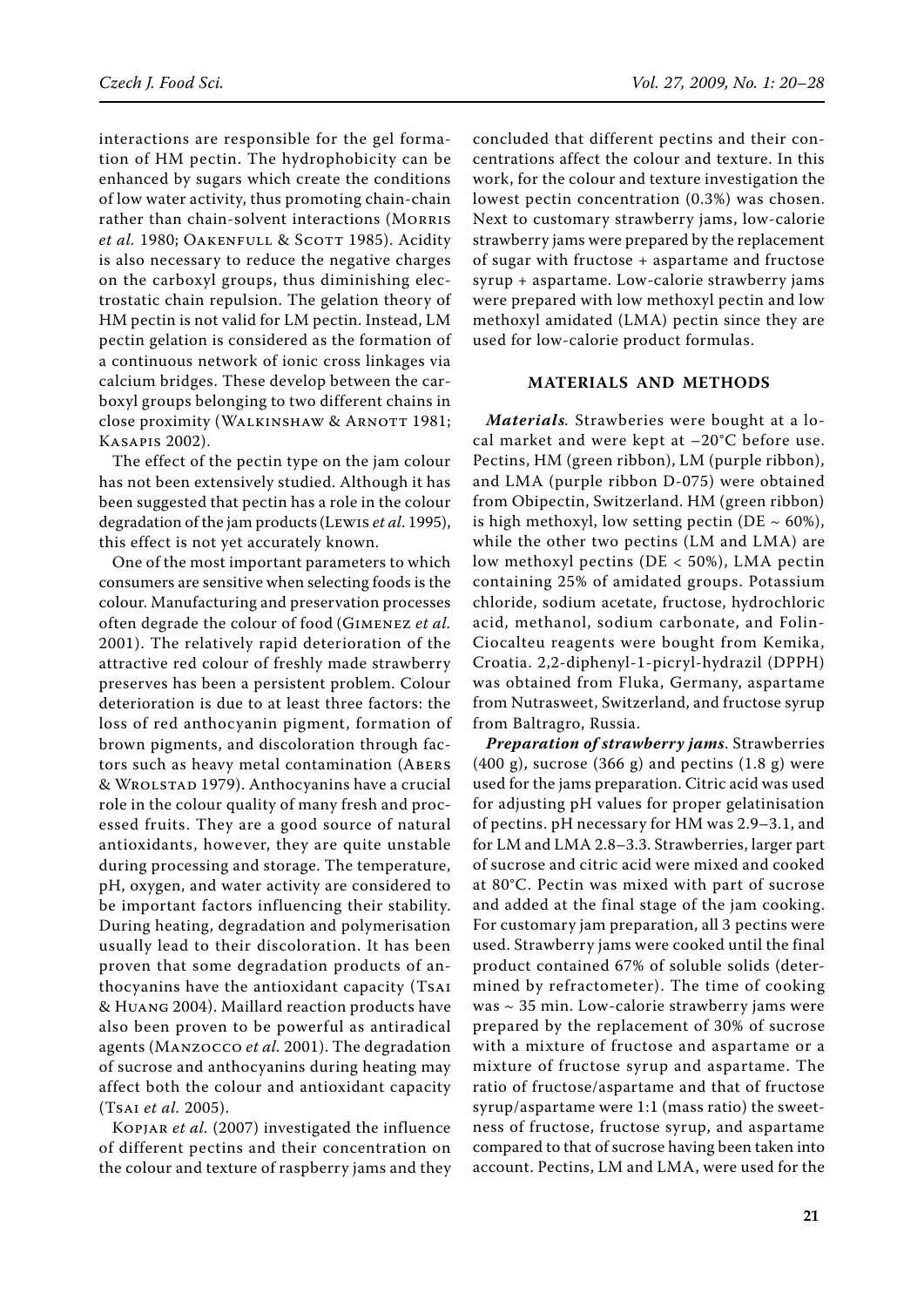preparation of low-calorie jams. These samples were cooked until the final product contained 39% of soluble solids (determined by refractometer). Time of cooking was  $\sim 20$  min at 80°C.

*Measurement of monomeric anthocyanins*. The extraction of anthocyanins from strawberry jams was carried out with acidified methanol. The samples were held at 4°C over night and centrifuged for 10 min at 4000 rpm. The extracts were used for the determination of monomeric anthocyanins by pH-differential method. Total monomeric anthocyanins were expressed as cyanidin-3-glucoside (GIUSTI & WROLSTAD 2001). The measurements were done in triplicates.

*Determination of the total phenol content*. After the isolation of the phenolic compounds by the extraction method described in the previous section, the concentration of total phenols was estimated by the Folin-Ciocalteau method, with absorbance monitoring at 765 nm (Ough & Amerine 1988). The spectrophotometric measurement was repeated two times with each extract and the average value was interpolated on the gallic acid calibration curve and expressed as g of gallic acid per kg of the sample.

*Assay of 2,2-diphenyl-1-picrylhydrazyl radical scavenging activity*. Free radical scavenging activity of the strawberry jam samples was measured by 2,2-diphenyl-1-picryl-hydrazil (DPPH). 0.2 ml of the sample extract was diluted with methanol and 1 ml of DPPH solution (0.5mM) was added. After 30 min, the absorbance was measured at 517 nm. The percentage of the DPPH radical scavenging was calculated by the following equation:

Scavenging activity (%) =  $(1 - A_1/A_0) \times 100$ 

where:

- $A_0$  absorbance of the blank (methanol replacing the extract)
- $A_1$  absorbance in the presence of the sample extract

*Texture analysis*. The texture analysis was performed directly in the jar at the ambient temperature with a Texture analyser TA.XTplus (Stable Mycro System, United Kingdom), using back extrusion procedure. On the basis of the preliminary work, the instrument working parameters were determined with the test mode compression, pretest speed at 1.0 mm/s, test speed at 1.0 mm/s, post-test speed at 10.0 mm/s, distance 10.0 mm, trigger force at 10.0 g and data acquisition rate at 200 pp. The data were analyzsd using Texture

expert Version 1.22 Software (Stable Micro System, United Kingdom) to measure the firmness, consistency, and cohesiveness in the samples. The measurements were done in triplicates.

*Storage of strawberry jam.* Strawberry jam samples were stored at room temperature and at 4°C, while low-calorie jams were stored at 4°C only. Both types of strawberry jams were analysed after the preparation and after storage. Strawberry jams were analysed after 2, 4, and 6 weeks of storage, while low-calorie strawberry jams were analysed after 2 and 4 weeks due to microbial decay.

# **Results and discussion**

#### **Content of anthocyanins**

The anthocyanin content was measured in strawberry jam samples and low-calorie strawberry jam samples. The results for anthocyanin content of customary strawberry jams and low-calorie strawberry jams are shown in Tables 1 and 2. Customary jam samples had lower anthocyanin contents than low-calorie jam samples. This difference is due to different recipes and the process conditions that cause the degradation of anthocyanins. Anthocynin pigments are very sensitive to temperature, and a combined time/temperature process can greatly reduce the content of pigments in the final product.

Storage temperature was the main factor that caused the anthocyanins loss. During storage, anthocyanin content decreased in both customary and low-calorie jams. The loss of anthocyanins in strawberry jams was higher when the samples were stored at room temperature than at 4°C.

After the preparation, the highest content of anthocyanins was found in the strawberry jam samples prepared with LMA pectin, while the samples prepared with HM pectin had the lowest content of anthocyanins. Low-calorie strawberry jam samples prepared with LMA pectin had a higher anthocynins content than those prepared with LM pectin. It can be seen in Table 1 that anthocyanin content depended on the degree of pectin esterification. A higher degree of pectin, esterification anthocynin content was lower in both customary and low-calorie jams. This trend remained during the storage of the samples at both storage temperatures.

This can be explained by interactions of anthocyanins and pectin. MAZZARACCHIO et al. (2004)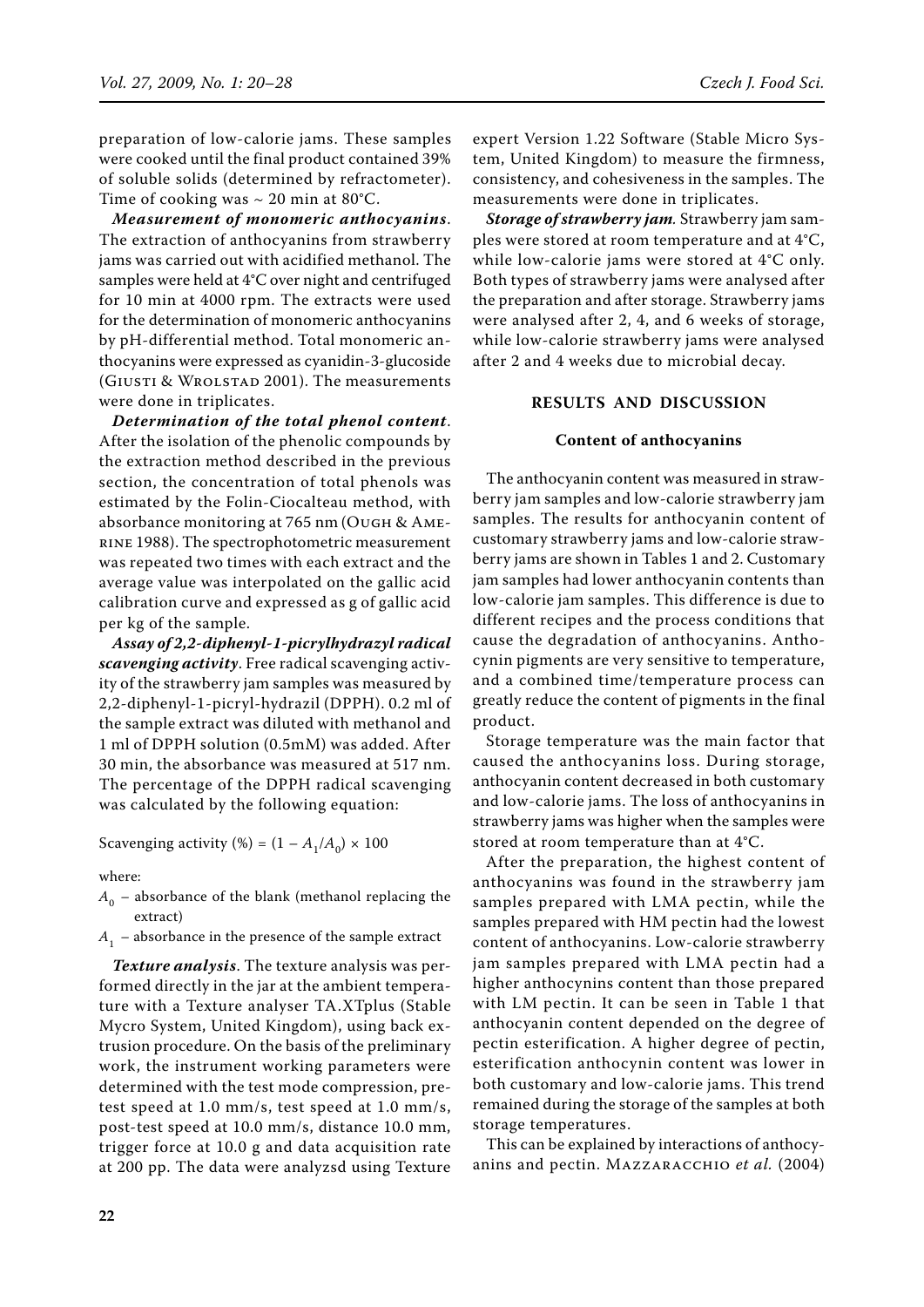| Samples        | After preparation           | After 2 weeks     | After 4 weeks     | After 6 weeks     |  |  |  |
|----------------|-----------------------------|-------------------|-------------------|-------------------|--|--|--|
|                | Storage at room temperature |                   |                   |                   |  |  |  |
| $HM+s$         | $140.44 \pm 4.21$           | $110.13 \pm 4.32$ | $69.29 \pm 3.45$  | $61.12 \pm 4.12$  |  |  |  |
| $LM + s$       | $147.78 \pm 3.28$           | $119.98 \pm 3.24$ | $83.49 \pm 3.21$  | $76.40 \pm 5.11$  |  |  |  |
| $LMA+s$        | $175.34 \pm 5.31$           | $130.76 \pm 4.12$ | $100.19 \pm 5.12$ | $89.99 \pm 5.62$  |  |  |  |
| Storage at 4°C |                             |                   |                   |                   |  |  |  |
| $HM+s$         | $140.44 \pm 4.21$           | $131.50 \pm 3.89$ | $118.35 \pm 4.87$ | $111.21 \pm 3.21$ |  |  |  |
| $LM + s$       | $147.78 \pm 3.28$           | $138.60 \pm 4.21$ | $128.12 \pm 5.01$ | $123.63 \pm 3.89$ |  |  |  |
| $LMA+s$        | $175.34 \pm 5.31$           | $155.93 \pm 4.58$ | $139.67 \pm 4.21$ | $132.40 \pm 4.87$ |  |  |  |

Table 1. Anthocyanins content (mg/kg) of strawberry jams stored at room temperature and 4°C

Mean values ± standard deviation

HM – high methoxyl pectin; LM – low methoxyl pectin; LMA – low methoxyl amidated pectin; s – sucrose

Table 2. Anthocyanins content (mg/kg) of low-calorie strawberry jams stored at 4°C

| Samples           | After preparation | After 2 weeks     | After 4 weeks     |
|-------------------|-------------------|-------------------|-------------------|
| $LM+s+fa$         | $260.50 \pm 3.54$ | $237.92 \pm 4.35$ | $179.32 \pm 5.41$ |
| $LMA+s+f+a$       | $277.20 \pm 5.21$ | $266.76 \pm 5.41$ | $227.94 \pm 4.32$ |
| $LM + s + fs + a$ | $248.81 \pm 4.23$ | $236.71 \pm 3.28$ | $192.04 \pm 3.45$ |
| $LMA+s+fs+a$      | $265.51 \pm 4.89$ | $250.97 \pm 4.98$ | $237.12 \pm 5.21$ |

Mean values ± standard deviation

LM – low methoxyl pectin; LMA – low methoxyl amidated pectin; s – sucrose; f – fructose; fs – fructose syrup; a – aspartame

observed that apple pectin with a high number of methoxyl groups did not seem to interact with anthocyanins or to have bathochromic or hypsochromic effects. Pectin could also induce a slight increase in flavilium cation that is in equilibrium with the pseudobase at the same pH. In addition, a weak hydrophobic interaction effect between methoxyl groups of the B ring of these aglycones and the methoxyl groups of pectin could occur, these would be expelled and a weak co-pigmentation effect would be induced (Mazzaracchio *et al.* 2004). Pectins esterified to a lower DE probably interact with anthocyanins more easily because they have fewer methoxyl groups. HUBBERMANN *et al.* (2006) detected that most of their tested hydrocolloids resulted in only small changes in colour stability, except for sodium alginate which had a significantly stabilising influence on the redness of elderberry concentrate colour. However, during storage a tendency towards the stabilisation of redness was observed for pectin, corn starch, and sodium alginate in those samples. Since alginate and

pectin are polyuronic acids, their colour stabilising effect may be based on electrostatic interactions between the anthocyanin flavilium cation and the dissociated carboxylic groups of the colloids, in a similar manner as calcium ions are bound in pectin and alginate gels (BELITZ & GROSCH 1999). Due to this association, anthocyanins may be prevented from water attack, which leads in turn to colour stabilisation (HUBBERMANN et al. 2006).

The influence of different sugar replacements was also monitored. At the beginning and after two weeks of storage, the strawberry jam samples prepared with the mixture of fructose + aspartame had a higher anthocyanins content than the samples prepared with the mixture of fructose syrup + aspartame. After 4 weeks of storage, the situation was reversed, the samples prepared with the mixture of fructose syrup + aspartame had a higher anthocyanins content. It is known that a high concentration of sugar in fruit preserves stabilises anthocyanins (WROLSTAD et al. 1990). This effect could be explained by the fact that sugar addition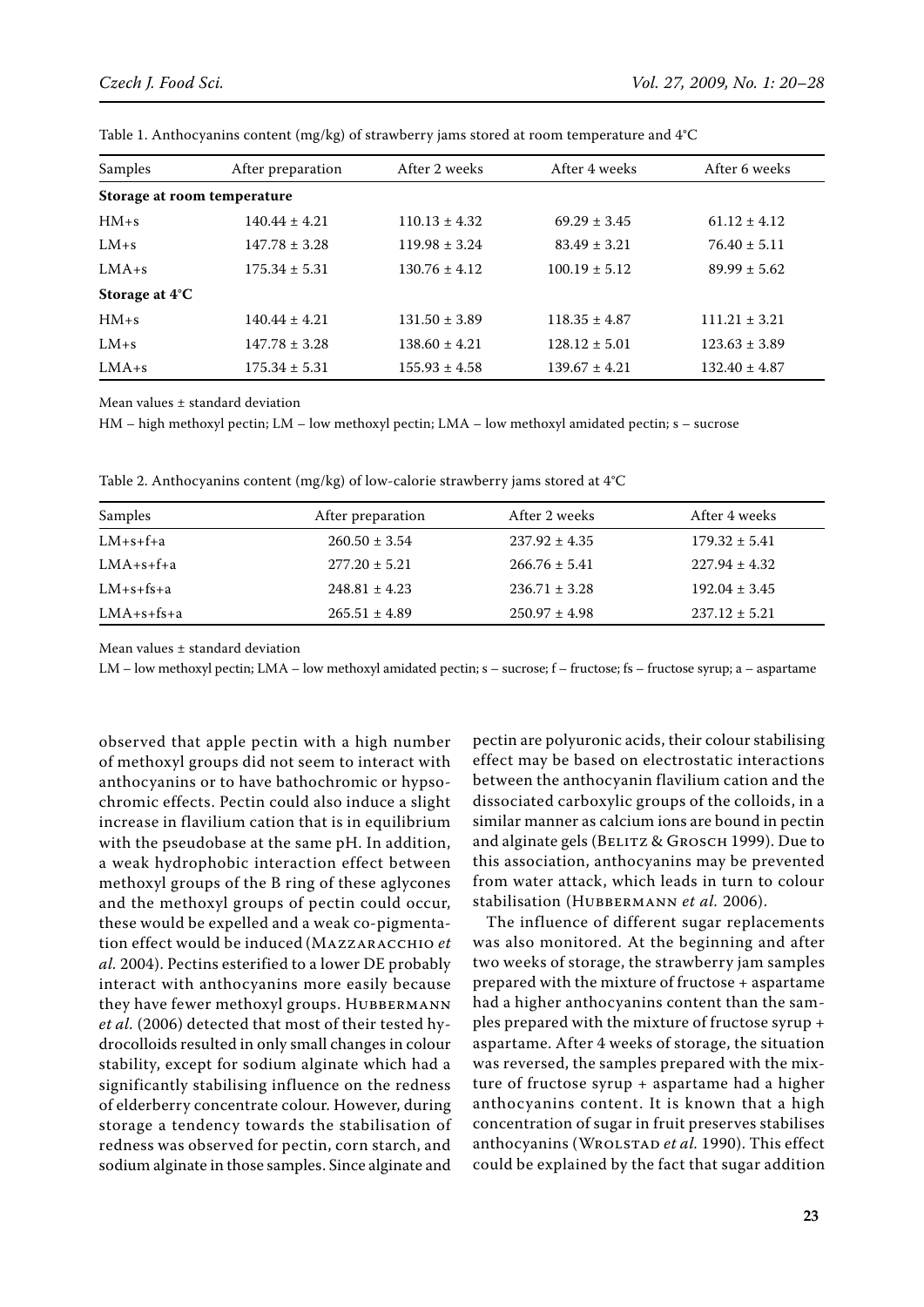reduces water activity  $a_w$ . Even low changes of the sugar concentration and water activity can affect the pigment stability. Rubinskiene *et al.* (2005) studied the influence of sucrose, fructose, and aspartame on the stability of the anthocyanins in black currant. The impacts of aspartame and sucrose were similar; thermostability was reduced when their concentration increased from 0% to 20%, while further increase of the concentration to 40% had a positive effect on the pigments stability. With the increase of the fructose concentration, the thermostability of pigments decreased linearly (Rubinskiene *et al.* 2005). The results reported earlier also showed that fructose, arabinose, lactose, and sorbose had greater effects on the anthocyanins degradation as compared with those obtained with additions of glucose, sucrose, and maltose (ELBE & SCHWARTZ 1996). Since aspartame was present in a very low concentration, its positive effect on the degradation of anthocynins could not be noticed in this case. The addition of fructose and fructose syrup had a greater effect.

# **Total phenol content**

Total phenol content was also determined in all samples (Tables 3 and 4). It can be noted that total phenol content of all strawberry jam samples followed the trend observed with anthocyanins content. Total phenol content was higher in the jam samples prepared with LMA pectins than in those prepared with HM pectin (Table 3). During storage, total phenol content decreased at both temperatures.

### **Free radical scavenging activity**

During storage of the customary strawberry jam and low-calorie jam samples free radical scavenging activity decreased due to the decrease of total phenol and anthocynin contents (Tables 5 and 6). The values for free radical scavenging activity of the customary strawberry jam samples stored at room temperature and at 4°C were similar. That can be explained by the fact that at 4°C the jam samples had a higher anthocyanin content while at

| Samples                     | After preparation | After 2 weeks   | After 4 weeks   | After 6 weeks   |
|-----------------------------|-------------------|-----------------|-----------------|-----------------|
| Storage at room temperature |                   |                 |                 |                 |
| $HM+s$                      | $3.39 \pm 0.17$   | $1.99 \pm 0.34$ | $1.33 \pm 0.39$ | $0.79 \pm 0.04$ |
| $LM + s$                    | $3.96 \pm 0.28$   | $2.46 \pm 0.04$ | $1.50 \pm 0.05$ | $0.98 \pm 0.06$ |
| $LMA+s$                     | $4.24 \pm 0.08$   | $2.59 \pm 0.08$ | $1.59 \pm 0.17$ | $1.07 \pm 0.05$ |
| Storage at 4°C              |                   |                 |                 |                 |
| $HM+s$                      | $3.39 \pm 0.28$   | $2.06 \pm 0.38$ | $1.08 \pm 0.06$ | $0.73 \pm 0.02$ |
| $LM + s$                    | $3.96 \pm 0.15$   | $2.26 \pm 0.08$ | $1.12 \pm 0.09$ | $0.97 \pm 0.08$ |
| $LMA+s$                     | $4.24 \pm 0.31$   | $2.56 \pm 0.05$ | $1.26 \pm 0.37$ | $1.02 \pm 0.12$ |

Table 3. Total phenols content (g/kg) of strawberry jams stored at room temperature and  $4^{\circ}C$ 

Mean values ± standard deviation

HM – high methoxyl pectin; LM – low methoxyl pectin; LMA – low methoxyl amidated pectin; s – sucrose

Table 4. Total phenol content (g/kg) of low-calorie strawberry jams stored at 4°C

| Samples           | After preparation | After 2 weeks   | After 4 weeks   |
|-------------------|-------------------|-----------------|-----------------|
| $LM + s + f + a$  | $5.21 \pm 0.54$   | $2.31 \pm 0.04$ | $1.53 \pm 0.25$ |
| $LMA+s+f+a$       | $5.47 \pm 0.62$   | $2.42 \pm 0.01$ | $1.75 \pm 0.28$ |
| $LM + s + fs + a$ | $4.21 \pm 0.17$   | $1.84 \pm 0.16$ | $1.71 \pm 0.16$ |
| $LMA+s+fs+a$      | $4.89 \pm 0.40$   | $2.29 \pm 0.02$ | $2.06 \pm 0.23$ |

Mean values ± standard deviation

 $LM$  – low methoxyl pectin;  $LMA$  – low methoxyl amidated pectin;  $s$  – sucrose;  $f$  – fructose;  $fs$  – fructose syrup; a – aspartame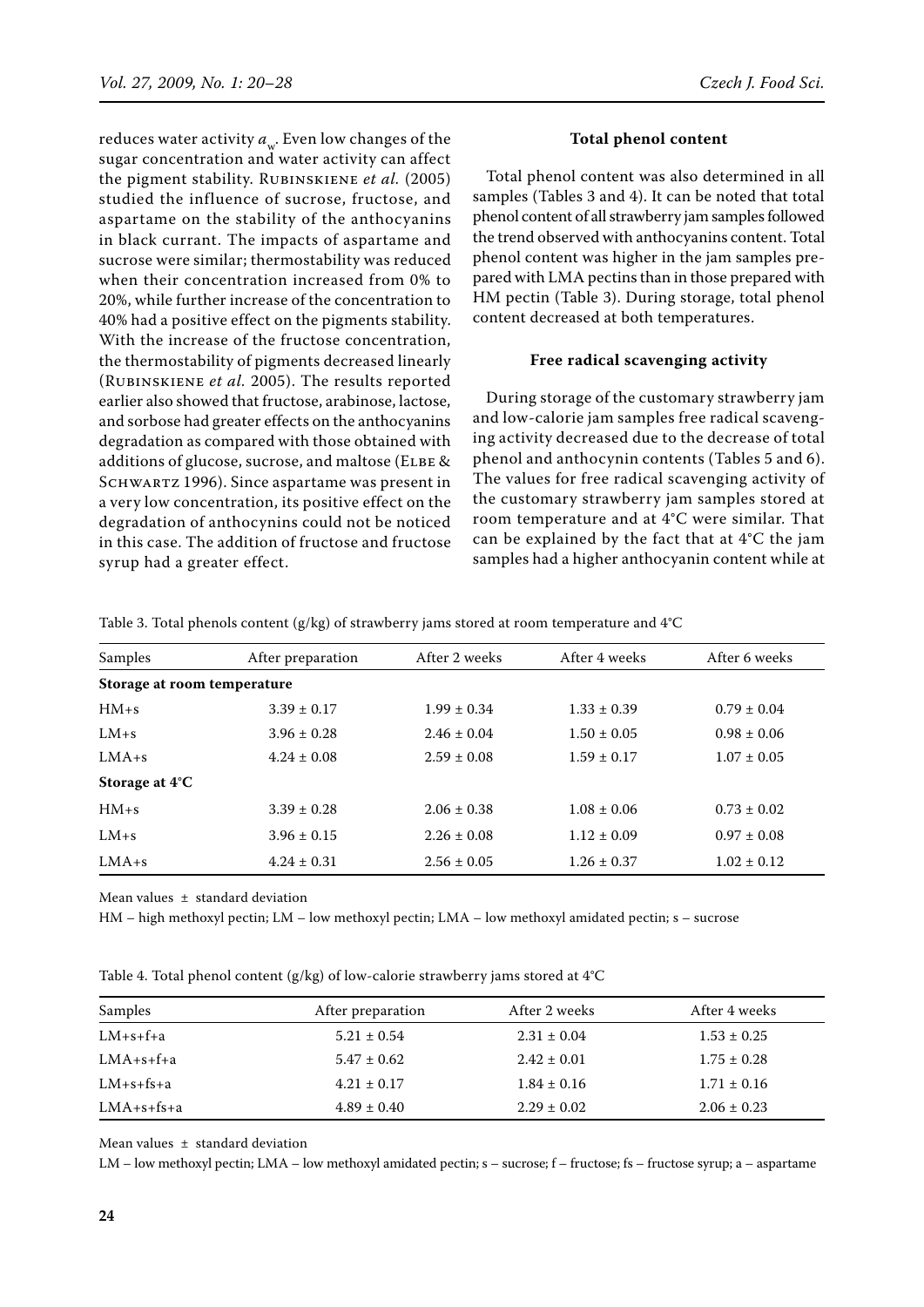room temperature the formation occurred of Maillard reaction products possessing the antioxidant activity. It has been proven that some degradation products of anthocyanins have the antioxidant capacity (Tsai & Huang 2004). Maillard reaction products were also proven to be powerful as antiradical agents (Manzocco *et al.* 2001).

#### **Texture analysis**

Texture parameters, namely firmness, consistency, and cohesiveness, were different between all the treatments (Tables 7–9). After the production, the strawberry jam samples prepared with HM pectin had significantly higher values for all texture parameters investigated than those prepared with LM and LMA pectins. Also, the samples prepared with LM pectin had higher values of all texture parameters than did the samples with LMA pectin.

Both formulas (with of fructose + aspartame mixture and with fructose syrup + aspartame mixture) for the low-calorie strawberry jams with

the addition of LM pectin had significantly higher values, of the texture parameters investigated. Also, low-calorie strawberry jams with the mixture of fructose + aspartame had significantly higher values of firmness, consistency, and cohesiveness than, the jams prepared with the mixture of fructose syrup + aspartame using both pectin formulas.

The type of pectin that was used exhibited a significant influence on all parameters investigated, i.e. firmness, consistency, and cohesiveness. With an increase of the degree of esterification of the pectins used, a significant increase occurred of firmness, consistency, and cohesiveness in all strawberry jam samples.

During the storage at room temperature, the values of the texture parameters significantly increased in all samples investigated. In the samples stored at 4°C different trends occurred. After two weeks of storage, strawberry jams revealed a significant decrease in the values of firmness and consistency. After four and six weeks an increase of these values was observed as compared to the values found after two weeks of storage. The values

Table 5. Free radical scavenging activity (%) of strawberry jams stored at room temperature and 4°C

| Samples                     | After preparation | After 2 weeks    | After 4 weeks    | After 6 weeks    |
|-----------------------------|-------------------|------------------|------------------|------------------|
| Storage at room temperature |                   |                  |                  |                  |
| $HM+s$                      | $90.94 \pm 0.22$  | $62.51 \pm 0.31$ | $43.56 \pm 0.34$ | $37.96 \pm 0.26$ |
| $LM + s$                    | $90.94 \pm 0.04$  | $61.13 \pm 0.93$ | $42.79 \pm 0.11$ | $38.02 \pm 0.06$ |
| $LMA+s$                     | $90.37 \pm 0.40$  | $62.16 \pm 0.04$ | $43.54 \pm 0.54$ | $38.42 \pm 0.40$ |
| Storage at 4°C              |                   |                  |                  |                  |
| $HM+s$                      | $90.94 \pm 0.22$  | $57.5 \pm 0.31$  | $42.9 \pm 0.17$  | $37.02 \pm 0.54$ |
| $LM + s$                    | $90.94 \pm 0.04$  | $58.9 \pm 0.05$  | $42.9 \pm 0.17$  | $36.72 \pm 0.02$ |
| $LMA+s$                     | $90.37 \pm 0.40$  | $59.85 \pm 1.02$ | $40.69 \pm 0.06$ | $36.62 \pm 0.31$ |

Mean values ± standard deviation

HM – high methoxyl pectin; LM – low methoxyl pectin; LMA – low methoxyl amidated pectin; s – sucrose

Table 6. Free radical scavenging activity (%) of low-calorie strawberry jams stored at 4°C

| Samples           | After preparation | After 2 weeks    | After 4 weeks    |
|-------------------|-------------------|------------------|------------------|
| $LM + s + f + a$  | $88.02 \pm 0.22$  | $61.57 \pm 1.26$ | $39.74 \pm 0.26$ |
| $LMA+s+f+a$       | $88.18 \pm 0.72$  | $59.23 \pm 0.04$ | $40.02 \pm 0.03$ |
| $LM + s + fs + a$ | $88.56 \pm 0.02$  | $58.69 \pm 0.48$ | $40.06 \pm 0.37$ |
| $LMA+s+fs+a$      | $88.68 \pm 0.36$  | $58.23 \pm 0.56$ | $39.55 \pm 0.02$ |

Mean values ± standard deviation

 $LM$  – low methoxyl pectin;  $LMA$  – low methoxyl amidated pectin;  $s$  – sucrose;  $f$  – fructose;  $fs$  – fructose syrup; a – aspartame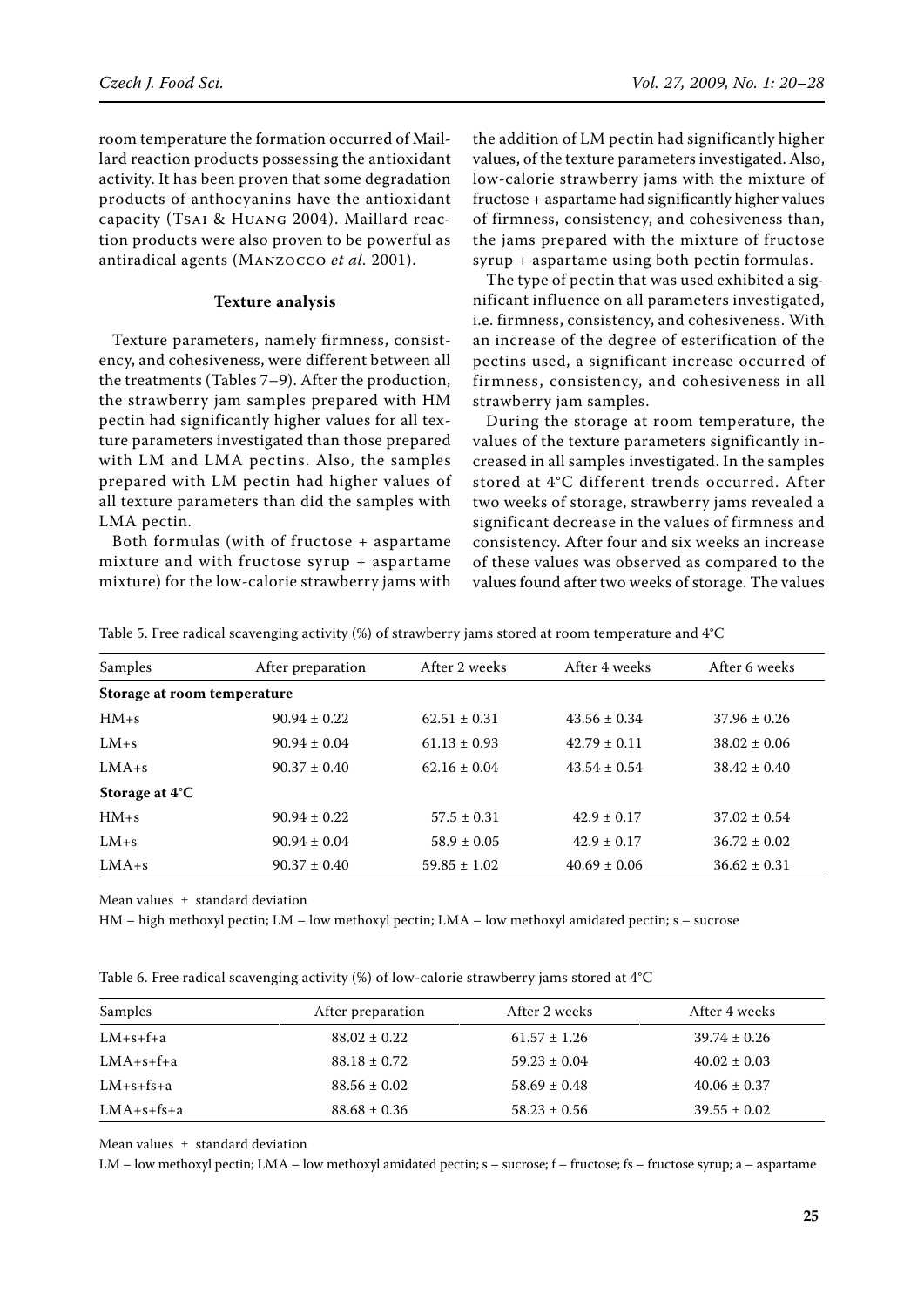| Samples     | Firmness $(g)$     | Consistency (g s)   | Cohesiveness (g)   |
|-------------|--------------------|---------------------|--------------------|
| $HM+s0$     | $206.54 \pm 15.05$ | $1951.69 \pm 94.71$ | $180.81 \pm 15.54$ |
| $HM+s2$     | $228.90 \pm 8.12$  | $2016.24 \pm 94.86$ | $338.25 \pm 12.59$ |
| $HM+s4$     | $240.84 \pm 9.45$  | $2177.34 \pm 85.12$ | $392.26 \pm 11.45$ |
| $HM+s6$     | $251.93 \pm 10.21$ | $2349.68 \pm 74.16$ | $500.33 \pm 12.65$ |
| $LM + s$ 0  | $113.11 \pm 10.12$ | $735.38 \pm 90.2$   | $169.52 \pm 12.59$ |
| $LM + s$ 2  | $121.29 \pm 10.45$ | $869.95 \pm 82.54$  | $200.05 \pm 15.12$ |
| $LM + s$ 4  | $170.06 \pm 12.15$ | $916.17 \pm 75.28$  | $343.22 \pm 13.41$ |
| $LM + s$ 6  | $184.09 \pm 11.45$ | $958.46 \pm 58.99$  | $366.52 \pm 12.12$ |
| $LMA + s$ 0 | $109.19 \pm 11.21$ | $720.32 \pm 71.64$  | $136.32 \pm 16.41$ |
| $LMA+s2$    | $115.60 \pm 12.58$ | $816.42 \pm 63.21$  | $180.83 \pm 14.54$ |
| $LMA + S$   | $125.77 \pm 9.12$  | $914.13 \pm 56.41$  | $215.77 \pm 12.53$ |
| $LMA+s6$    | $145.15 \pm 9.47$  | $1038.22 \pm 54.23$ | $236.82 \pm 13.12$ |

Table 7. Texture parameters of strawberry jams stored at room temperature

Mean values ± standard deviation

HM – high methoxyl pectin; LM – low methoxyl pectin; LMA – low methoxyl amidated pectin; s – sucrose; 0 – after preparation; 2 – after 2 weeks of storage; 4 – after 4 weeks of storage; 6 – after 6 weeks of storage

Table 8. Texture parameters of strawberry jams stored at 4 °C

| Samples     | Firmness (g)       | Consistency (g s)   | Cohesiveness (g)   |
|-------------|--------------------|---------------------|--------------------|
| $HM+s0$     | $206.54 \pm 15.05$ | $1951.69 \pm 94.71$ | $180.81 \pm 15.54$ |
| $HM+s2$     | $128.98 \pm 10.14$ | $859.44 \pm 85.12$  | $205.82 \pm 14.21$ |
| $HM+s4$     | $143.90 \pm 12.18$ | $1030.46 \pm 64.23$ | $290.08 \pm 11.52$ |
| $HM+s 6$    | $175.76 \pm 11.21$ | $1329.05 \pm 73.12$ | $306.79 \pm 12.34$ |
| $LM + s$ 0  | $113.11 \pm 10.12$ | $735.38 \pm 90.2$   | $169.52 \pm 12.59$ |
| $LM + s$ 2  | $78.33 \pm 8.78$   | $542.76 \pm 89.12$  | $211.52 \pm 12.32$ |
| $LM + s$ 4  | $109.87 \pm 9.45$  | $664.99 \pm 54.25$  | $284.55 \pm 14.24$ |
| $LM + s$ 6  | $134.49 \pm 12.14$ | $828.27 \pm 45.45$  | $292.56 \pm 11.25$ |
| $LMA + s$ 0 | $109.19 \pm 11.21$ | $720.32 \pm 71.64$  | $136.32 \pm 16.41$ |
| $LMA+s2$    | $80.39 \pm 9.41$   | $541.89 \pm 78.12$  | $170.82 \pm 14.21$ |
| $LMA + S$   | $94.82 \pm 10.54$  | $554.57 \pm 85.12$  | $187.62 \pm 13.12$ |
| $LMA+s6$    | $103.54 \pm 12.54$ | $647.53 \pm 56.12$  | $236.77 \pm 12.45$ |

Mean values ± standard deviation

HM – high methoxyl pectin; LM – low methoxyl pectin; LMA – low methoxyl amidated pectin; s – sucrose; 0 – after preparation; 2 – after 2 weeks of storage; 4 – after 4 weeks of storage; 6 – after 6 weeks of storage

of cohesiveness increased in all samples stored at 4°C. In low-calorie strawberry jams, such a trend was not observed. Those samples showed an increase in the values of all texture parameters.

The difference between the values of the texture parameters in strawberry jams is due to different mechanisms of the gel formation.

# **Conclusions**

Since anthocyanins are highly unstable pigments, the effect was followed of different pectins on the retention of these pigments in customary strawberry jams and low-calorie strawberry jams. The results obtained with the jams stored at different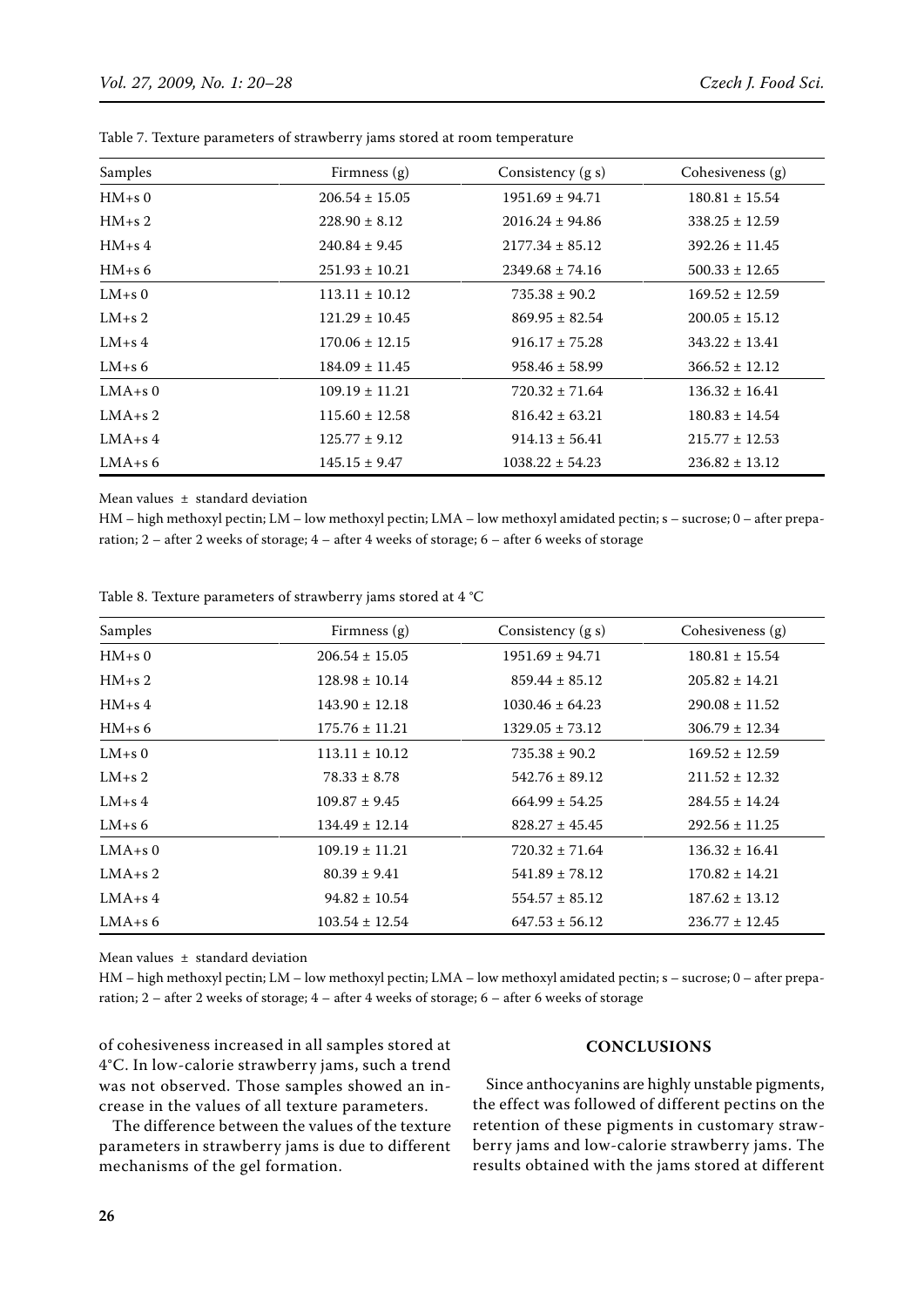| Samples         | Firmness $(g)$     | Consistency (g s)   | Cohesiveness (g)  |
|-----------------|--------------------|---------------------|-------------------|
| $LM+s+f+a0$     | $175.67 \pm 8.53$  | $1031.41 \pm 54.21$ | $55.53 \pm 8.45$  |
| $LM+s+f+a2$     | $242.14 \pm 9.12$  | $1354.52 \pm 52.12$ | $78.66 \pm 9.45$  |
| $LM+s+f+a4$     | $253.52 \pm 10.23$ | $1438.08 \pm 60.14$ | $109.39 \pm 8.39$ |
| $LMA+s+f+a$ 0   | $161.62 \pm 10.21$ | $737.60 \pm 54.39$  | $35.51 \pm 7.87$  |
| $LMA+s+f+a2$    | $177.86 \pm 9.45$  | $766.74 \pm 60.41$  | $69.58 \pm 8.54$  |
| $LMA+s+f+a4$    | $181.77 \pm 9.23$  | $826.63 \pm 58.21$  | $103.14 \pm 9.65$ |
| $LM+s+fs+a0$    | $124.10 \pm 11.24$ | $616.21 \pm 68.21$  | $40.32 \pm 7.21$  |
| LM $+s$ +fs+a 2 | $194.23 \pm 10.21$ | $988.46 \pm 61.21$  | $70.98 \pm 8.45$  |
| $LM+s+fs+a$ 4   | $317.05 \pm 11.21$ | $1023.77 \pm 81.45$ | $130.87 \pm 8.74$ |
| $LMA+s+fs+a$ 0  | $113.60 \pm 10.12$ | $640.62 \pm 54.21$  | $34.98 \pm 6.54$  |
| $LMA+s+fs+a2$   | $123.07 \pm 9.54$  | $697.34 \pm 59.45$  | $66.55 \pm 8.87$  |
| $LMA+s+fs+a4$   | $144.09 \pm 9.63$  | $742.16 \pm 69.24$  | $100.73 \pm 9.46$ |

Table 9. Texture parameters of low-calorie strawberry jams stored at 4 °C

Mean values ± standard deviation

LM – low methoxyl pectin; LMA – low methoxyl amidated pectin; s – sucrose; f – fructose; fs – fructose syrup; a – aspartame; 0 – after preparation; 2 – after 2 weeks of storage; 4 – after 4 weeks of storage

temperatures are in accordance with the previous reports on other food products (SPAYD & MORRIS 1981; Withy *et al.* 1993; García-Viguera *et al.* 1998; Manzocco *et al.* 2001). During the storage of strawberry jam samples, the degradation of anthocynins occurred. The degradation was higher in the samples stored at room temperature. The types of pectin had different influence on the retention of anthocyanins. The higher was the degree of pectin esterification, the higher loss of anthocyanins was observed.

Total phenol content followed the values of anthocyanin content. During storage at both temperatures, the room temperature and 4°C, a loss of total phenols was observed. Also, free radical scavenging activity decreased during the storage at both temperatures. The values of total phenol content and free radical scavenging activity in customary strawberry jam were similar at both storage temperatures probably due to the formation of Maillard reaction products with antioxidant activity at the room temperature. At 4°C, the contribution to these similar values is probably due to as higher anthocyanin content in the samples.

The highest values of all textural parameters showed the samples prepared with HM pectin. During storage of strawberry jam samples at the room temperature, the firmness and consistency values increased while in the samples stored at 4°C decrease occurred of those parameters. However after two further weeks of storage, an increase occurred of those values in comparison to the values found after two weeks of storage. Cohesiveness in strawberry jam samples at both temperatures increased during the storage time. Low-calorie jam samples did not show this trend. The values of the texture parameters increased in low-calorie jam samples during storage at 4°C. Low-calorie strawberry jams with LM pectin had higher values of the texture parameters than the samples prepared with LMA pectin.

The formulation of jams, as of any other food products, is very important since the composition of the matrix strongly influence the quality properties of the foods due to the interactions between the matrix constituents, as was shown in our work. Small modifications (addition of different pectins or partial replacement of sugar) of the food matrix composition greatly affect the quality of strawberry jams, probably due to changes in the interactions between the food matrix ingredients.

#### **Re f e r e n c e s**

ABERS J.E., WROLSTAD R.E. (1979): Causative factors of colour deterioration in strawberry preserves during